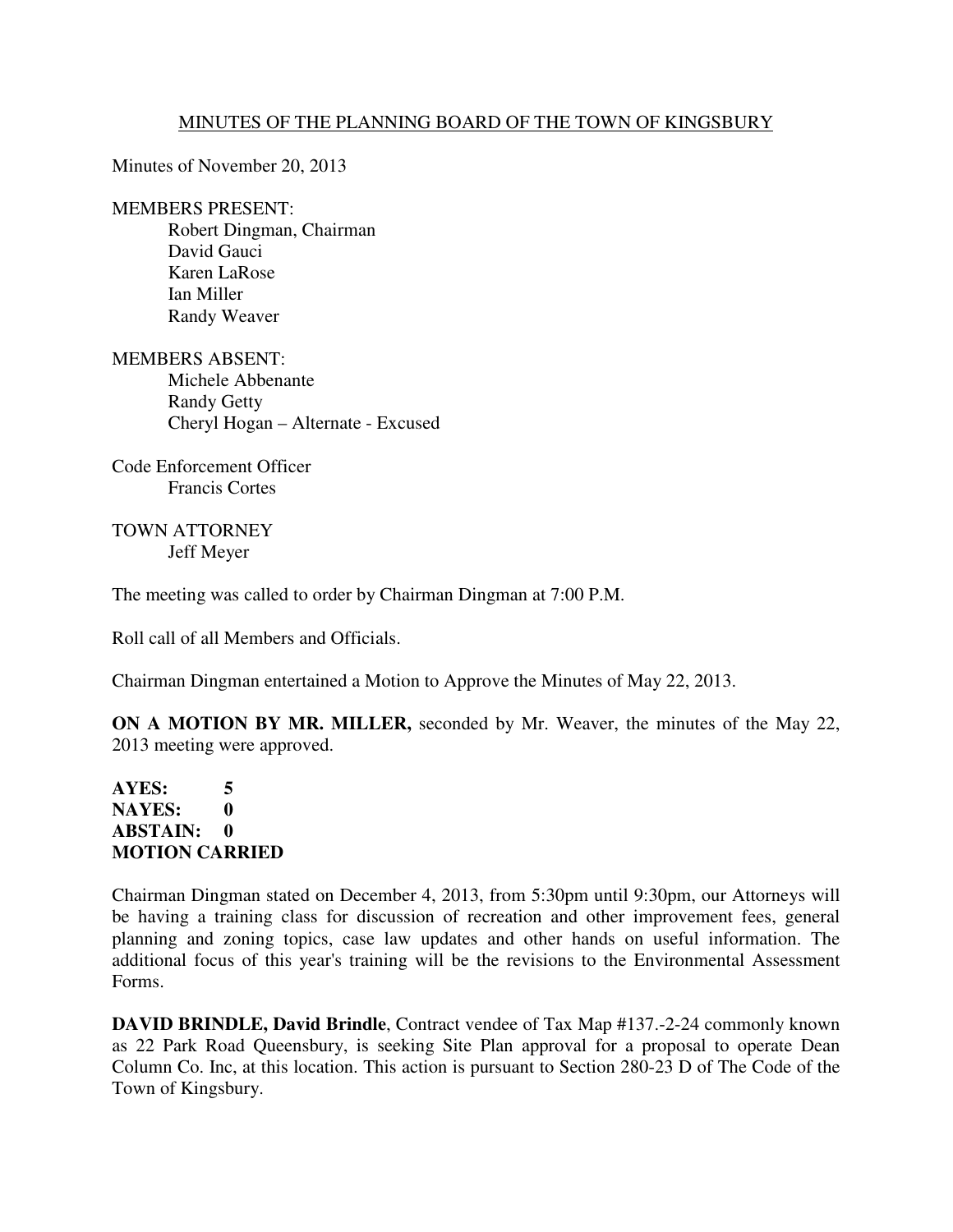Planning Board Meeting Page 2 November 20, 2013

Chairman Dingman introduced David Brindle, Dean Column Co. Inc. to address the Board.

Mr. Brindle sated he is here tonight seeking a change occupancy to the building from storage to light industrial. He is looking to move his business from Saratoga to here. The building is 40,000 square feet and they are looking to lease 21,000 square feet of it. The hours of operation would be Monday through Friday, 8:00am to 4:30pm. Everything they will be doing will be inside the building. They will have concrete delivered approximately twice a week and twice a month they have steel delivered.

Discussion ensued among the Board with questions addressed by the Applicant.

There was not any Public Comment.

**ON A MOTION BY MR. MILLER**, and seconded by Mr. Weaver the Kingsbury Planning Board declares lead agency status and having reviewed the short form SEQRA submission and having taken a hard look at the potential environmental impacts finds that there are no potential negative environmental impacts anticipated from this project and the Board issued a negative declaration on the project.

The Board then reviewed the proposed resolution.

## **Resolution No. 1 of November 20, 2013**

**DAVID BRINDLE**, contract vendee of Tax Map # 137.-2-24 commonly known as 22 Park Road, Town of Kingsbury, is seeking Site Plan approval for a proposal to operate Dean Column Co. Inc, at this location. This action is pursuant to Section 280-23 (D) of the Code of the Town of Kingsbury.

**ON A MOTION BY DAVID GAUCI**, seconded by **KAREN LAROSE** based on all of the evidence and materials submitted by the Applicant and the representations made at the meeting, the Application is hereby approved subject to the following conditions:

- 1. The hours of the business as represented in the application do not exceed Monday Friday 8:00 AM – 4:30 PM Manufacturing; and Monday – Friday 8:00 AM – 4:30 PM Office.
- 2. No outside storage will be permitted on the premises
- 3. All information and representations contained in the materials submitted by the applicant and discussed at the meeting are incorporated herein as conditions.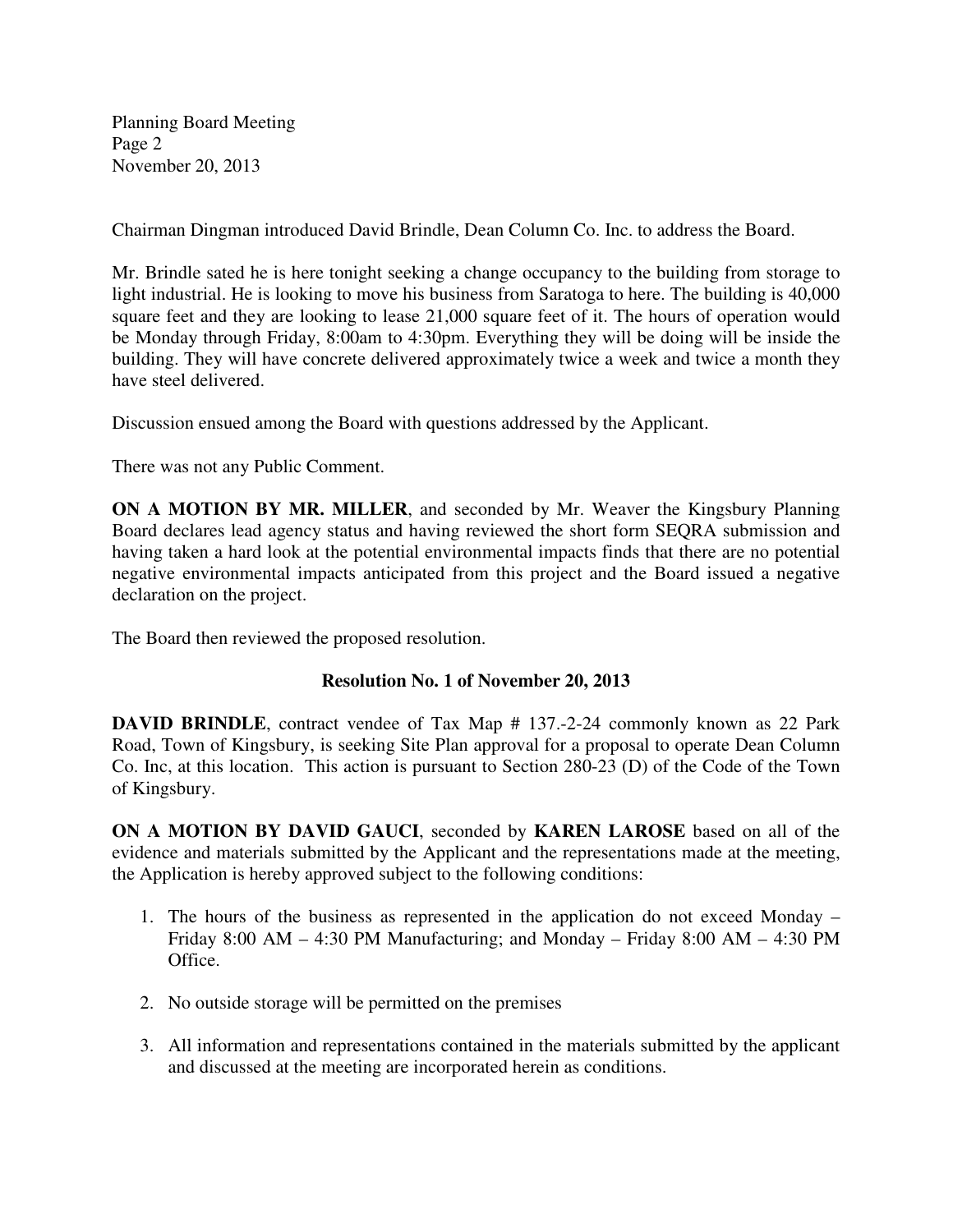Planning Board Meeting Page 3 November 20, 2013

All in Favor, the resolution passed unanimously.

PRESENT: Robert Dingman, Chairman Dave Gauci Karen LaRose Ian Miller Randy Weaver

**AYES: 5 NAYES: 0 ABSTAIN: 0 MOTION CARRIED** 

\_\_\_\_\_\_\_\_\_\_\_\_\_\_\_\_\_\_\_\_\_\_\_ Michelle Radliff, Secretary

**2. RWS MANUFACTURING, INC**, lessee of tax map #137.-2-1.14 commonly known as 22 Ferguson Lane, Lots #13, 14, & 15 Warren-Washington Counties Industrial Park is submitting a Final as Built Site Plan application for the operation of an @ 20,000 sq ft manufacturing building and a change in hours of operation at this location. This action is pursuant to Section 280-25 G of The Code of the Town of Kingsbury.

Chairman Dingman introduced Don Student, Plant Manager, RWS Manufacturing Inc. to address the Board

Mr. Student stated their two changes from the original site plan. The first change is the relocating of the fire access road. The second change was the amount of concrete they were going to pour. They eliminated the extending of the log decks and therefore did not need the concrete.

Chairman Dingman stated he would like to see as built plans. The drawings tonight are very basic.

Mr. Student stated they are requesting a change to the current resolution, which will allow operation on weekends 24/7.